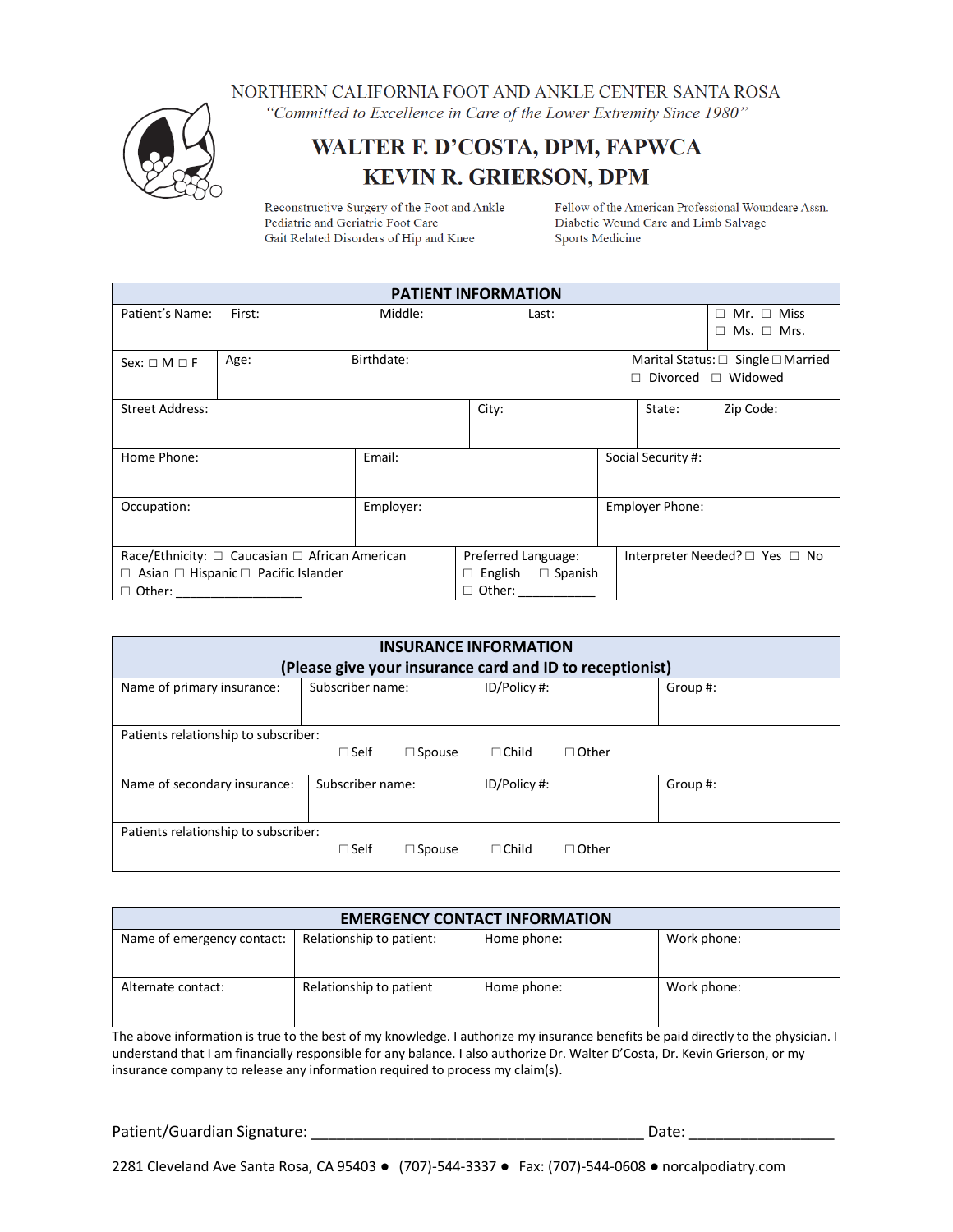

# "Committed to Excellence in Care of the Lower Extremity Since 1980"

## WALTER F. D'COSTA, DPM, FAPWCA **KEVIN R. GRIERSON, DPM**

Reconstructive Surgery of the Foot and Ankle Pediatric and Geriatric Foot Care Pediatric and Geriatric Foot Care<br>Gait Related Disorders of Hip and Knee

Fellow of the American Professional Woundcare Assn. Diabetic Wound Care and Limb Salvage **Sports Medicine** 

### **Medical History**

\_\_\_\_\_\_\_\_\_\_\_\_\_\_\_\_\_\_\_\_\_\_\_\_\_\_\_\_\_\_\_\_\_\_\_\_\_\_\_\_\_\_\_\_\_\_\_\_\_\_\_\_\_\_\_\_\_\_\_\_\_\_\_\_\_\_\_\_\_\_\_\_\_\_\_\_\_\_\_\_\_\_\_\_\_

Name: \_\_\_\_\_\_\_\_\_\_\_\_\_\_\_\_\_\_\_\_\_\_\_\_\_\_\_\_\_\_\_\_\_\_\_\_\_\_\_

| Describe the nature of your foot or ankle complaint: |  |
|------------------------------------------------------|--|
|                                                      |  |

Is this an injury? □ Yes □ No Have you had any x-rays or other imaging? □ Yes □ No

Are you in good health?  $\Box$  Yes  $\Box$  No

Are you currently taking any medications or supplements?  $\Box$  Yes (fill out below)  $\Box$  No

| Name | Dose | Reason |  |  |
|------|------|--------|--|--|
|      |      |        |  |  |
|      |      |        |  |  |
|      |      |        |  |  |
|      |      |        |  |  |
|      |      |        |  |  |
|      |      |        |  |  |
|      |      |        |  |  |
|      |      |        |  |  |

Do you have Diabetes? □ Yes □No If yes, how is it managed?: □ Insulin □ Pills □ Other: \_\_\_\_\_\_\_\_

Do you have, or been treated for any of the following?:

| $\Box$ Diabetes                                                                                                                                                                                                     | $\Box$ Broken bones                            | Cancer                    | Tuberculosis<br>п                  |  |
|---------------------------------------------------------------------------------------------------------------------------------------------------------------------------------------------------------------------|------------------------------------------------|---------------------------|------------------------------------|--|
| $\Box$ Heart problems $\Box$ Liver disease                                                                                                                                                                          |                                                | $\Box$ Ulcers             | $\Box$ Rheumatic fever             |  |
| $\Box$ High blood pressure $\Box$ Anemia                                                                                                                                                                            |                                                | <b>Seizures</b><br>$\Box$ | $\Box$ Stomach problems            |  |
| $\Box$ Gout                                                                                                                                                                                                         | $\Box$ Asthma                                  | $\Box$ Blood clots        |                                    |  |
| $\Box$ Arthritis                                                                                                                                                                                                    | $\Box$ Bleeding problems $\Box$ Kidney disease |                           |                                    |  |
| Do you have any allergies? $\Box$ None $\Box$ Penicillin $\Box$ Codeine $\Box$ Iodine<br>$\Box$ Latex                                                                                                               |                                                |                           |                                    |  |
|                                                                                                                                                                                                                     |                                                |                           | Last visit: ______________________ |  |
|                                                                                                                                                                                                                     |                                                |                           |                                    |  |
| I hereby give my permission to the doctors at the Northern California Foot and Ankle Center Santa Rosa<br>to administer treatment as deemed necessary in the diagnosis and treatment of the patient named<br>above. |                                                |                           |                                    |  |

Signature \_\_\_\_\_\_\_\_\_\_\_\_\_\_\_\_\_\_\_\_\_\_\_\_\_\_\_\_\_\_\_\_\_\_\_\_\_\_\_\_\_\_\_\_ Date \_\_\_\_\_\_\_\_\_\_\_\_\_\_\_\_\_\_\_\_\_\_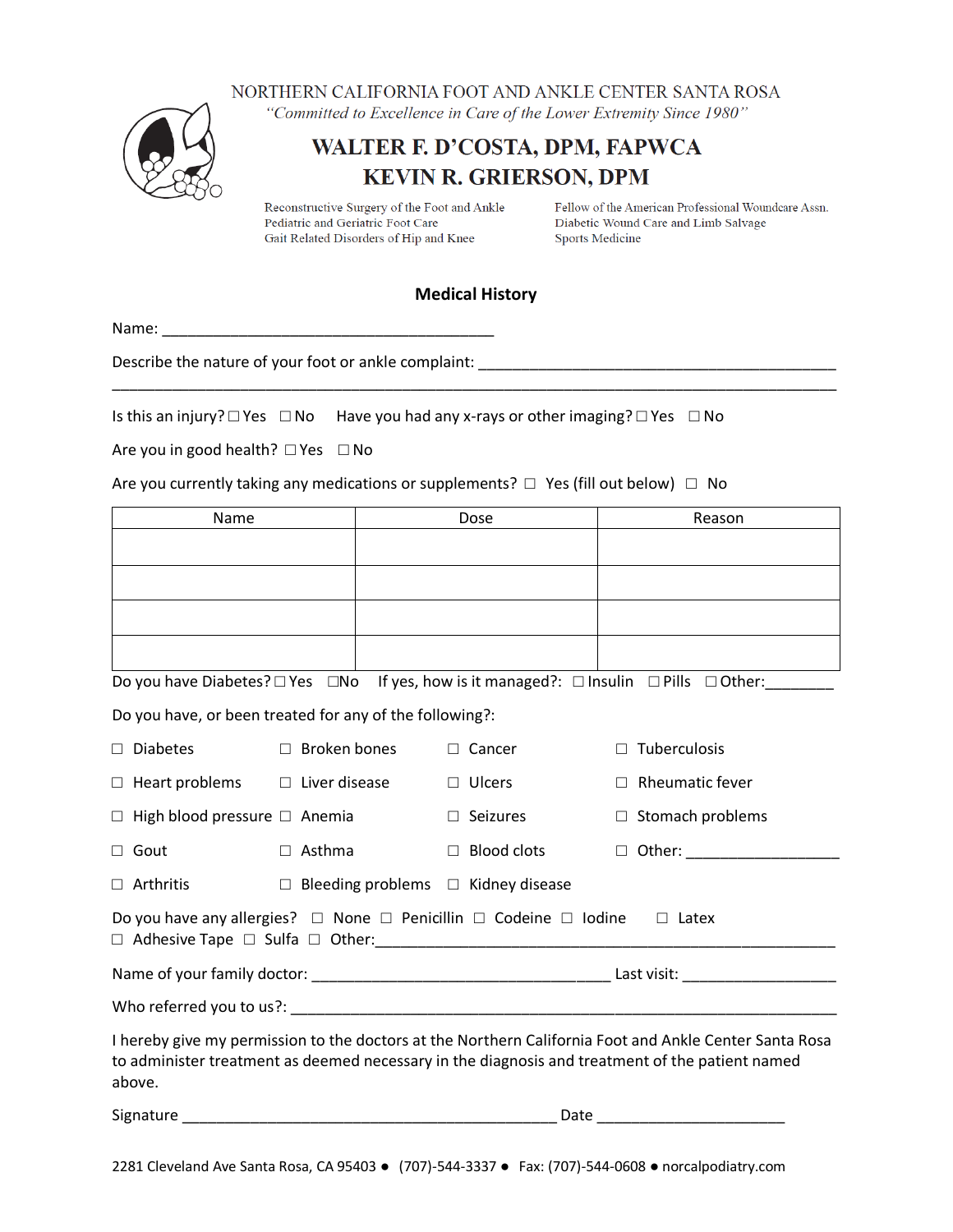

"Committed to Excellence in Care of the Lower Extremity Since 1980"

## WALTER F. D'COSTA, DPM, FAPWCA **KEVIN R. GRIERSON, DPM**

Reconstructive Surgery of the Foot and Ankle Pediatric and Geriatric Foot Care Gait Related Disorders of Hip and Knee

Fellow of the American Professional Woundcare Assn. Diabetic Wound Care and Limb Salvage **Sports Medicine** 

Patient: \_\_\_\_\_\_\_\_\_\_\_\_\_\_\_\_\_\_\_\_\_\_\_\_\_\_\_\_\_\_\_\_\_\_\_\_ Insurance: \_\_\_\_\_\_\_\_\_\_\_\_\_\_\_\_\_\_\_\_\_\_\_\_\_\_\_\_\_\_\_\_\_\_\_\_\_\_\_\_

I request that my payment of authorized Medicare/ Insurance benefits be made on behalf or Dr. Walter F. D'Costa or Dr. Kevin Grierson for any services furnished to me by the listed providers. I authorize the holder of medical information about me to release any information needed to determine these benefits payable to related services.

I understand my signature below requests that payment be made and authorizes release of medical information necessary to pay the claim. If "other health insurance" is indicated on item 9 of the HCFA-1500 form, or elsewhere on other approved claim forms or electronically submitted claims, my signature authorizes releasing of the information to the insurer or agency shown. In Medicare assigned cases, the provider and supplier agrees to accept the charge determination of the Medicare carrier as the full charge, and the patient is responsible only for the deductible, co-pay, and non-covered services.

#### **I UNDERSTAND THAT IS IT MY RESPONSIBILITY TO TELL THE OFFICE ALL THE DETAILS OF MY COVERAGE, IMMEDIATELY INFORM THEM OF ANY CHANGES TO MY INSURANCE/COVERAGE, AND BE FULLY AWARE THAT ANY SERVICE NOT COVERED IS MY SOLE FINANCIAL RESPONSIBILITY.** INITIAL: \_\_\_\_\_\_\_\_\_\_

I hereby instruct and direct my insurance company to pay by check mailed directly to Walter F. D'Costa, DPM 2281 Cleveland Ave, Santa Rosa, CA 95403. If my current policy prohibits direct payment to the doctor, then I hereby also instruct and direct you to make out the check to me and mail is as follows: c/o Walter F. D'Costa DPM 2281 Cleveland Ave, Santa Rosa, CA 95403. This is a direct assignment of my rights and benefits under this policy. This payment will not exceed my indebtedness to the above-mentioned assignee, and I have agreed to pay, in a current manner, any balance of said professional service charges over and above the insurance payment.

A photocopy of this assignment shall be considered as effective and valid as the original.

Signature of policy holder: the contract of policy holder: the contract of the contract of policy holder:

Signature of claimant, if other than policy holder: \_\_\_\_\_\_\_\_\_\_\_\_\_\_\_\_\_\_\_\_\_\_\_\_\_\_\_\_\_\_\_\_\_\_\_\_\_\_\_\_\_\_\_\_

#### PRACTICE REQUIREMENTS:

- a) Is required by federal law to maintain the privacy of your protected health information (PHI) and provide you with this privacy notice detailing our legal duties and privacy practices with respect to your PHI
- b) Under the privacy rule, may be required by state law to grant greater access or maintain greater restrictions on the use or release of your PHI than which is provided under federal law
- c) Is required to abide by the terms of this privacy notice
- d) Reserves the right to change the terms of this privacy notice and make the new privacy notice provisions effective for your entire PHI
- e) Will distribute any revised privacy notice to you prior to implementation
- f) Will not retaliate against you for filing a complaint

This notice is in effect as of 4/15/2003

#### PATIENT ACKNOWLEDGEMENT

By subscribing my name below, I acknowledge receipt of a copy of this notice, and my understanding and my agreement to its terms.

Patient/Guardian Signature: \_\_\_\_\_\_\_\_\_\_\_\_\_\_\_\_\_\_\_\_\_\_\_\_\_\_\_\_\_\_\_\_\_\_\_\_\_\_\_\_\_\_ Date: \_\_\_\_\_\_\_\_\_\_\_\_\_\_\_\_\_\_\_\_\_\_\_